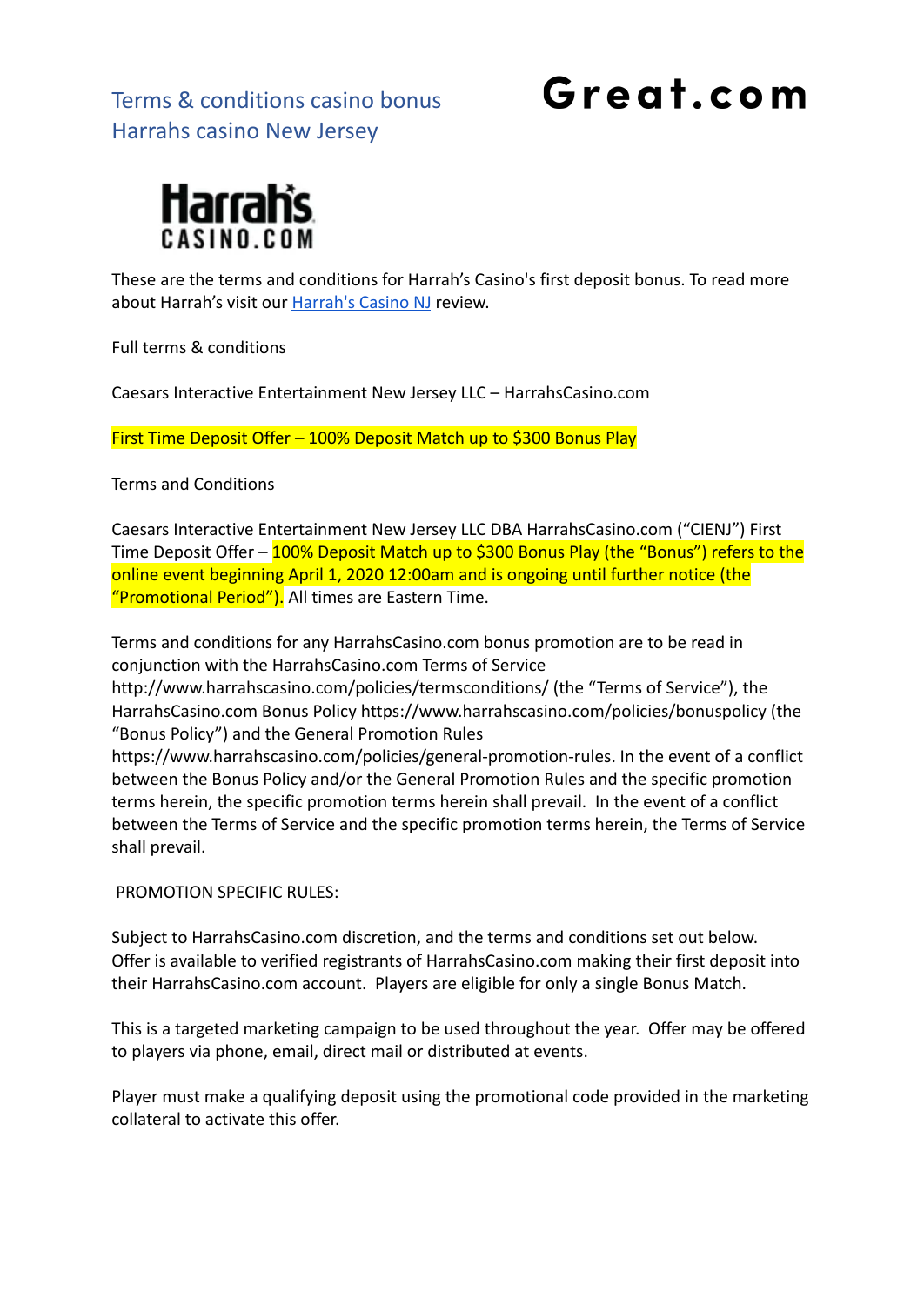# Great.com

The promotional code must be entered on the deposit screen within the HarrahsCasino.com Cashier page.

Minimum amount of the qualifying deposit will be specified in the marketing collateral. Limited to one offer per player.

Specific dates and times will be included in the marketing collateral.

Wagering Requirements:

Bonus play equaling 100% of their deposit amount, up to a maximum of \$300 in bonus play, will be added to the player's account upon their qualifying deposit and use of valid promotional code.

Bonus funds will be available on the games or game categories specified on the marketing collateral. If no games are specified, bonus funds will be available on all games. Wagering requirements on bonus funds vary based on the game type played. Visit http://www.harrahscasino.com/policies/bonuspolicy/ for the contribution rate of each game type. (see further down)

In order to be eligible to withdraw the bonus funds and any winnings generated from wagers made with the bonus funds, players must wager the bonus amount (the "Wagering Requirement") 5x on slot games, and 25x on all other games. Players have 7 days to satisfy the Wagering Requirements from the day the bonus funds are awarded. Failing to do so will result in the expiration and forfeiture of any remaining bonus amount.

Making a withdrawal with any funds locked to a bonus or cancelling the bonus itself, prior to satisfying wagering requirements will result in the bonus funds and any bonus winnings being forfeited. However, any unused portion of the original deposit amount will be available.

General:

Trademarks used herein are owned by Caesars Interactive Entertainment, LLC and its affiliated companies. All other trademarks not owned by Caesars that appear herein are the property of their respective owners.

Management reserves the right to change or cancel this promotion at any time without notice.

The CIENJ accounting department will review the Patron Account Adjustment report for bonus adjustments in accordance with 13:69O-1.9.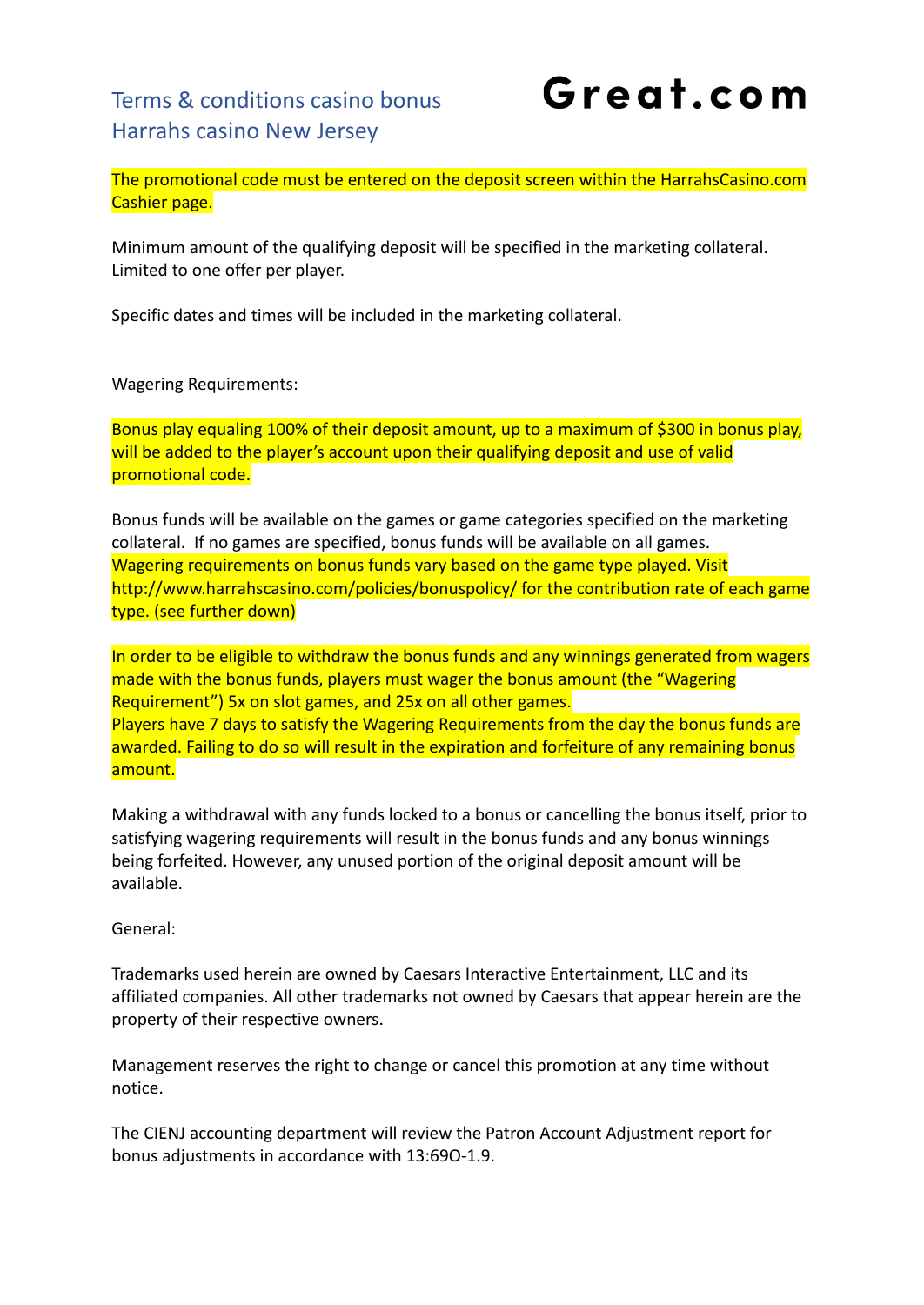Great.com

This promotion is being conducted in accordance with N.J.A.C. 13:69O-1.4(q). CIE Promotions will retain details of all participants for 60 days after the event in accordance with N.J.A.C. 13:69D-1.8(g)6xiii.

Bonus is not available on deposits made via PayNearMe or at the Caesars Atlantic City Casino Cage.

Customer support can be reached at njsupport@HarrahsCasino.com or 1-855-218-6230. Valid within the State of New Jersey only.

Must be 21 or older to gamble.

Must be physically located within the state of New Jersey to participate in any CIENJ promotion.

Know When to Stop Before You Start® Gambling Problem? Call 1-800-GAMBLER. ©2020 Caesars Interactive Entertainment, LLC.

HarrahsCasino.com Bonus Policy

1. The terms and conditions for any bonus are to be read in conjunction with:

(i) the HarrahsCasino.com Terms of Service ("Terms of Service"), and

(ii) any terms specific to such bonus ("Specific Terms").

Unless otherwise stated herein, in the event of a conflict between this Bonus Policy and the Terms of Service or Specific Terms, the Terms of Service or this Bonus Policy shall prevail. In the event of any conflict between the Terms of Service and this Bonus Policy, the Terms of Service shall prevail unless otherwise stated herein.

2. To be eligible for bonuses, players must have a valid and verified HarrahsCasino.com real-money account.

3. Caesars Interactive Entertainment New Jersey, LLC ("CIE", or "we", or "us") reserves the right to limit any bonus to one per player at our sole discretion.

General Bonus Policy Terms and Conditions

This Bonus Policy applies to all bonus or promotional funds received in excess of regular funds.

At our sole discretion, we may amend or modify the terms of any bonus promotion. For security and verification purposes, we reserve the right to limit the participation in any bonus promotion to: (i) one per household; (ii) one per computer terminal; or (iii) one per mobile device (if applicable).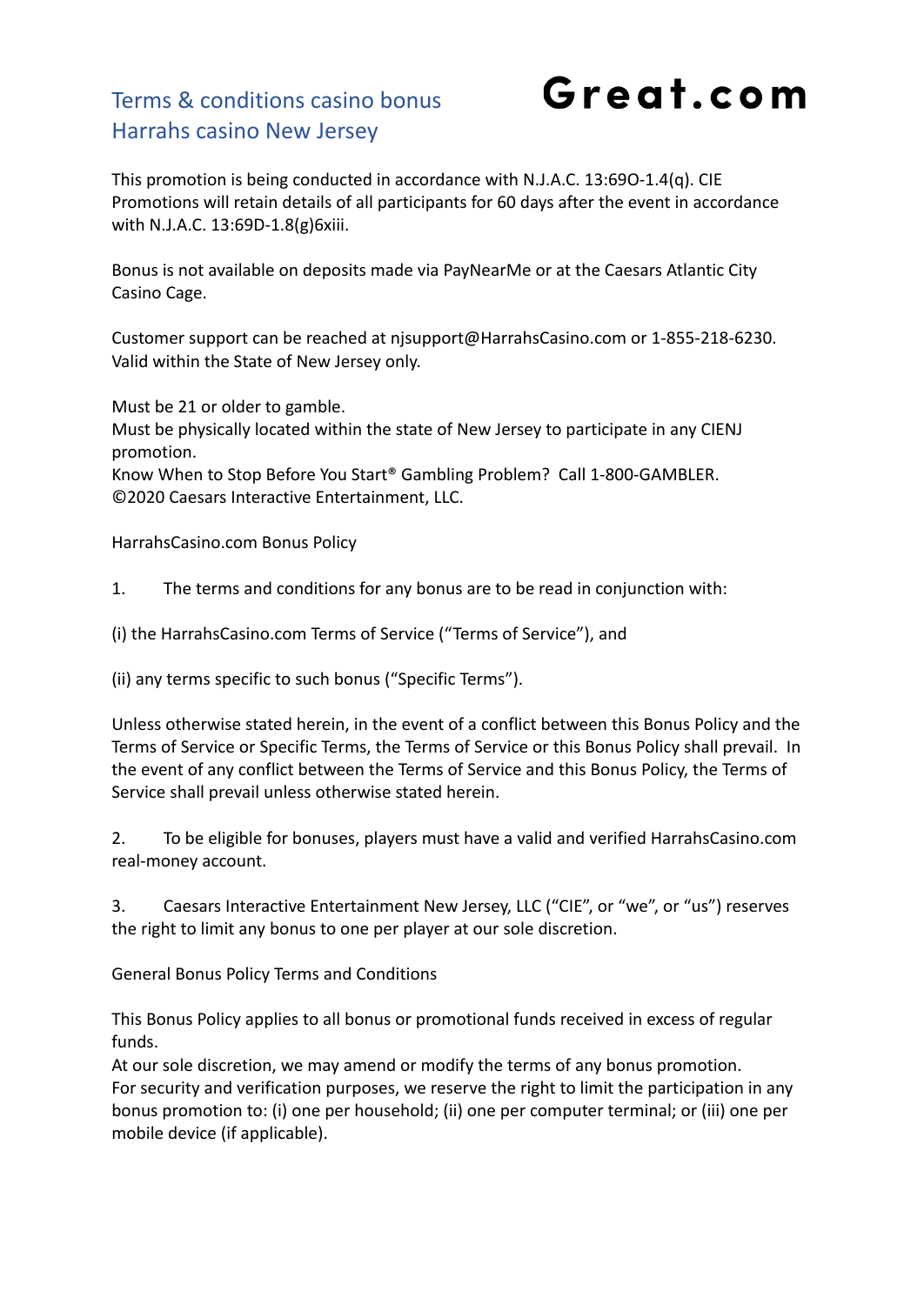# Great.com

Players may be required to submit a claim for any bonus they are offered. Failure to claim an offered bonus and/or provide a valid email address, if one is required, may render such bonus offer void.

We will deposit all bonuses into a player's account within seventy-two (72) hours of the player becoming eligible to receive them.

"Pending Bonuses" are bonus funds awarded in a restricted state that may not be accessed nor wagered with, but are released into a player's real-money bankroll incrementally as he accumulates Tier Credits. Unless otherwise stated in a bonus' Specific Terms, \$10.00 in bonus funds will be released into a player's bankroll for every 160 Tier Credits earned. No bonus funds are released for Tier Credits earned that only partially fulfil an incremental Tier Credits threshold.

"Immediate Bonuses" are bonus funds that are awarded to a player in a restricted state and may be wagered with immediately upon grant. Unless otherwise stated in a bonus' Specific Terms, all immediate bonuses, and winnings generated with wagers placed with such funds, may be withdrawn only after a player has collected 2.5 Bonus Points per every \$1 of the received bonus amount. For example, a player must first accumulate 25 Bonus Points before withdrawing a bonus totalling \$10.

An explanation as to how Tier Credits and Bonus Points are accumulated can be found here. In the event that we, in our sole discretion, determine that a player is abusing, or otherwise acting in bad faith in relation to any bonus or promotional offering, we reserve the right to terminate a player's account and/or withhold funds in a player's account pursuant to our Terms of Service, subject to applicable laws and regulations.

We reserve the right, in our sole discretion, to withhold the amount of any bonus from a player's withdrawal in accordance with our Terms of Service.

. If such wagering requirements are not satisfied before the Expiry Date, bonus funds and any winnings generated from the wagering of such bonus funds will be removed from a player's account.

A players account is made up of both Available Funds (those that can be used in any applicable game or withdrawn subject to the Withdrawal Policy) and Restricted Funds (the total of bonus funds that have not yet met the wagering requirement and any winnings associated with such bonus funds). If you have both Available Funds and Restricted Funds in your account, the next wager you make will use Restricted Funds first. Available Funds will only be used once your Restricted Funds balance is zero.

We reserve the right, at our sole discretion and at a time of our choosing to revoke bonuses or any parts thereof.

Any winnings generated from wagers placed, whether in whole or in part, with bonus money, shall be paid to the winning player as follows: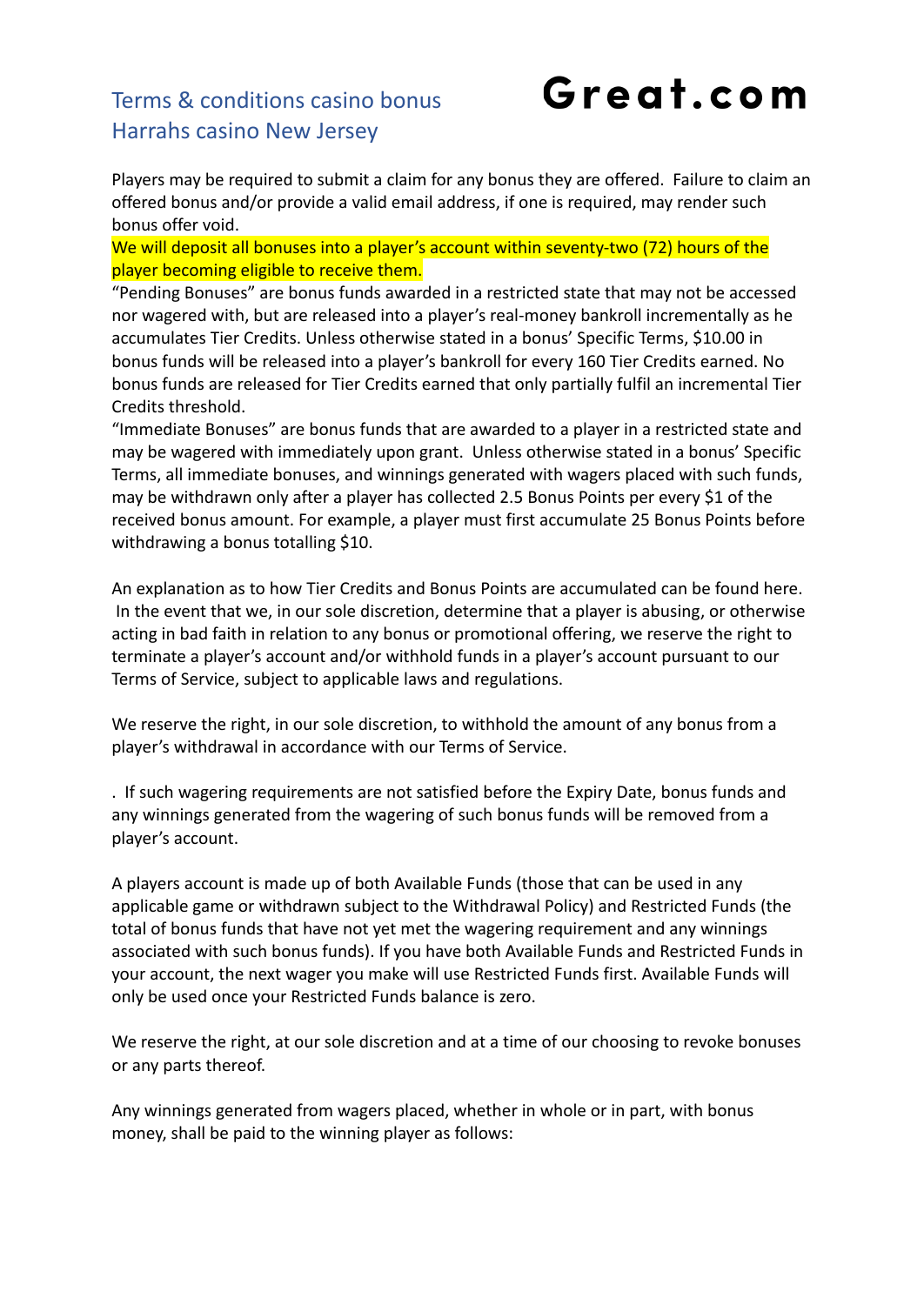Great.com

(i) a payment to the player's real-money bankroll up to the nominal portion of the wager, if any, that was funded with real money;

(ii) a payment to the player's 'bonus wallet' up to the original amount of bonus money used to fund the wager, or up to the amount that was in the player's 'bonus wallet' prior to funding the wager, whichever is greater; and

(iii) a payment of remaining winnings, if any, to the player's 'bonus wallet'.

If the funds initially deposited by a player in order to generate or claim a bonus are withdrawn prior to wagering requirements having been satisfied, the bonus amount (and any winnings which may have been generated through the wagering of the bonus funds) will be forfeited.

A player may have multiple bonuses in his account, but no wagers made may contribute to satisfying the wagering requirements applicable to more than one bonus at once. Wagers will contribute first toward satisfying the wagering requirements of bonuses awarded to a player earlier-in-time. Only upon satisfaction of the wagering requirements applicable to such bonus (or the expiration or cancelation of the bonus) will wagers then contribute toward satisfying the requirements of the bonus awarded next-in-time. Bonuses may be restricted to being used only for certain casino games.

In the event we believe that a player was abusing or attempting to abuse a bonus offered by us, we may, in our sole discretion, deny, withhold or withdraw from such player's account any bonus amount together with any winnings derived from wagers made, in whole or in part, with such bonus funds.

If you wish to withdraw bonus funds or winnings from such funds, please see our Withdrawal Policy.

We reserve the right, in our sole discretion, to restrict eligibility for any bonus offer to a limited category or subset of players.

Notwithstanding the modification provisions in the Terms of Service, we reserve the right, at our sole discretion and at a time of its choosing, to withdraw, revoke or amend any bonuses and promotional offers, or any parts thereof.

Players may request that any bonus for which the associated wagering requirements have not been satisfied be removed from their account by contacting Support at njsupport@HarrahsCasino.com. Jackpot Vouchers:

The following terms and conditions for jackpot voucher will apply to all eligible players:

A jackpot voucher may be granted by us to a player as a type of a bonus.